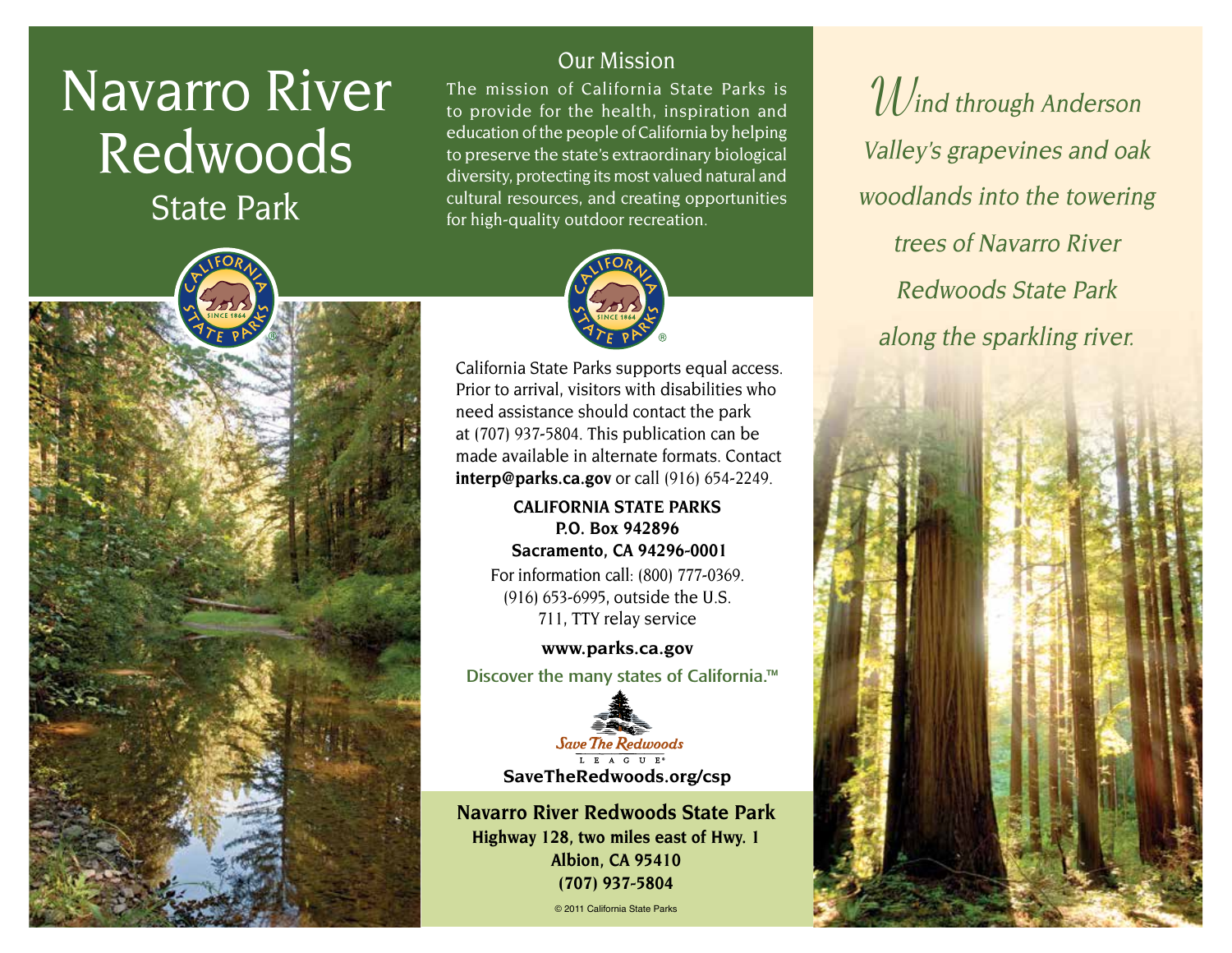# **O n the highway to Navarro River Redwoods**

**State Park,** the rolling hills of the Anderson Valley drop you, unsuspecting, into a long, shady tunnel of magnificent second-growth redwood groves. Twisting two-lane Highway 128 runs through the park and parallels the Navarro River's north bank.

The park's 660 acres lie along a 14-mile contiguous river corridor, preserving an intricately connected web of aquatic and terrestrial plants and wildlife.

#### **PARK HISTORY**

#### **Native People**

The Pomo people occupied much of what is now Mendocino County for thousands of years before Europeans arrived in California. Some indigenous Pomo people lived in a narrow strip along today's Navarro River, but most lived inland, east of the "redwood belt."

The Mitom Pomo inhabited an area near today's town of Willits called Little Lake Valley. The Mitom Pomo traded with the Mato Pomo, who lived north of the Noyo River. The Mato Pomo had access to obsidian for making tools such as scrapers, arrowheads and spearheads.

The Navarro area provided well for the Mitom Pomo. Plant foods, fish, shellfish and game animals were plentiful. Grasses, roots and other vegetation provided materials to create magnificent Pomo baskets, now gracing museum collections the world over.



Navarro Beach at the mouth of the Navarro River  $\parallel$  black-tailed deer.



In June 1857, the Mitom Pomo were sent to a newly opened reservation (now the town of Fort Bragg). The reservation lasted less than ten years. During this time, the native population was drastically reduced by disease, loss of land and food resources, and the hostility of European settlers.

#### **NATURAL HISTORY**

Beginning in the 1850s, heavy logging by the lumber and sawmill trade devastated the area's old-growth redwoods. In 1987, the Save the Redwoods League purchased this fragmented riverfront acreage to link its open spaces and then donated it to the State.

These second-growth redwoods—sprouted from the cut stumps of the original trees grew rapidly in height and girth where the Navarro's floodwaters nourished their growth. Sedges, used as basket material by the Mitom Pomo, line the channel banks. Redwood sorrel blankets the forest floor with heart-shaped leaflets and pink flowers in the spring. Dense stands of western sword ferns, salal and wild huckleberry add to the riverfront beauty.

The mouth of the Navarro River mingles fresh water and salty ocean water to support a great variety of wildlife, including harbor seals, river otters and California sea lions. Mountain lions may be spotted at dusk or dawn seeking a resident raccoon or a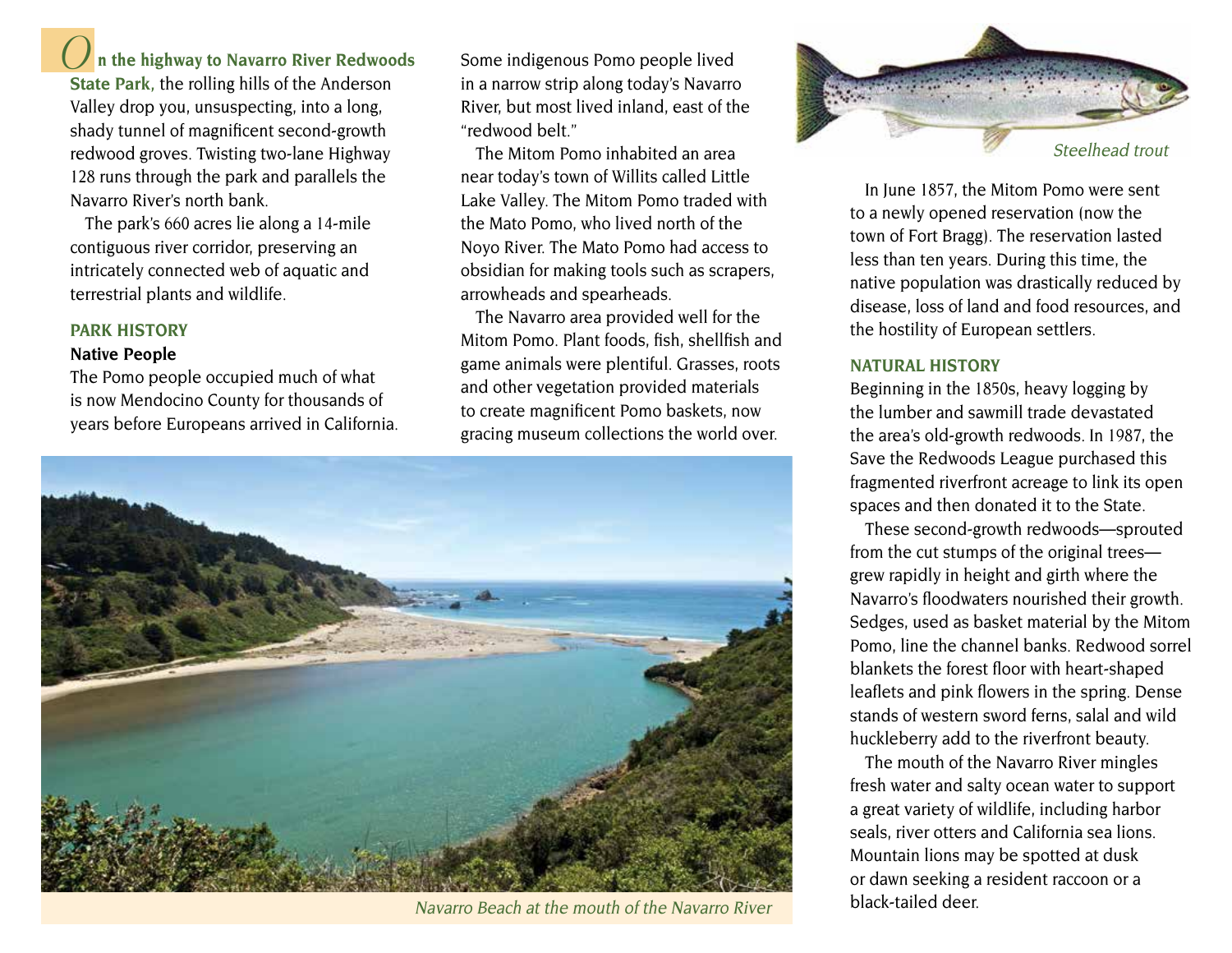

Captain Fletcher's Inn

Belted kingfishers, grebes, mergansers, buffleheads, egrets and herons feed in and along the river, while airborne raptors such as osprey and red-tailed hawks circle the skies looking for food.

#### **CAPTAIN FLETCHER'S INN**

Captain Charles Fletcher became the first European settler in the town of Navarro at the mouth of the Navarro River. Fletcher built an inn in the early 1860s with San Franciscans Thomas and James Kennedy. Captain Fletcher's Inn housed sailors waiting for lumber ships to be loaded and unloaded at the Navarro Mill.

Later, Fletcher and James Kennedy established Mendocino's first ship-building enterprise, constructing schooners to haul logs from the Mendocino coast.

 The inn later became a stagecoach stop, a home for unmarried lumber mill hands, and a fishing resort. In 1996, California State Parks purchased the inn and has been working with the Navarro-by-the-Sea Center to raise funds to restore Captain Fletcher's Inn.

#### **RECREATIONAL ACTIVITIES**

The park is far enough inland to have warm summers and cool, wet winters. Occasionally the river overflows in winter, inundating the beach and campgrounds.

**Water Activities—**Swimming and wading fishing regulations. are popular in summer. In winter and spring, kayakers and canoeists enjoy the peace and quiet of the river and ocean.

**Camping—**At Paul M. Dimmick Campground, 26 sites sit in a redwood grove near the river. Ten primitive sites at Navarro Beach Campground have chemical toilets with no running water. Camping is first-come, firstserved, with no reservations.

**Fishing—**Steelhead fishing along the Navarro River is excellent during the months when fishing



Paul M. Dimmick campground

is allowed. Barbless hooks must be used; catch-and-release rules apply much of the year. A valid California fishing license with a steelhead card is required for anglers 16 and over. Visit **www.dfg.ca.gov** for all current

#### **PLEASE REMEMBER**

- All natural and cultural park features are protected by law and may not be disturbed or removed.
- Pets must be under immediate physical control at all times. Dogs must be on a leash no more than six feet long and confined in a tent or vehicle at night.
- Fires—Use only fire facilities provided in the park. Portable stoves may be permitted in designated areas. Do not gather dead or down wood for campfires.
- Recreational Vehicles (RVs)—Large RVs and trailers over 28 feet are not recommended on the narrow, curving campground road. Most parking spaces will accommodate RVs up to 28 feet long.
- Hunting, loaded firearms and fireworks are prohibited.
- Dispose of all trash in the receptacles provided; keep your campsite clean, and do not feed or leave food out for wildlife.
- Quiet hours are between 10 p.m. and 6 a.m. Do not operate generators between 8 p.m. and 10 a.m. Noise should never be audible beyond your campsite.
- Speed limit in the park is  $15$  mph.
- Stay on established trails to avoid encountering poison oak.